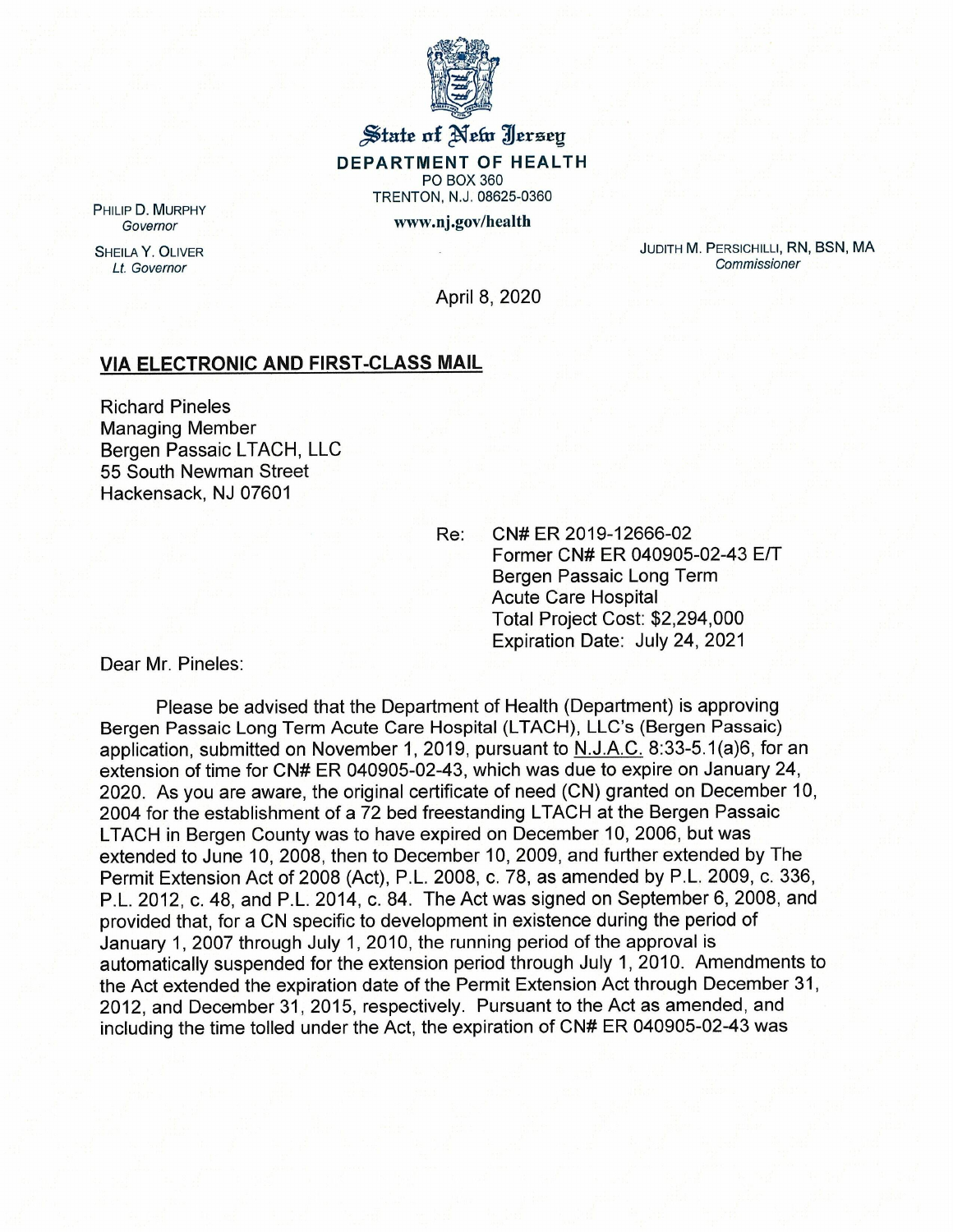Richard Pineles CN# ER 2019-12666-02 Former CN# ER 040905-02-43 EIT Page 2

extended through June 30, 2016. After the expiration of the Act, the CN was further extended to June 29, 2018, and then to January 24, 2020. At that time, the Department cautioned that it would look carefully at a demonstration/documentation of need before granting any further extensions. In this context, the Department has carefully reviewed your current application which requests, not only an extension of time, but a change of scope as well. Be advised, your CN is now extended for one last additional 18-month time period, as noted on page one, subject to the conditions noted below. It is expected that, as per your representations, this project will be fully implemented by the time this final 18-month period has elapsed.

The decision to approve Bergen Passaic's extension application is based on a review of the documents you submitted and the change in scope you outlined. While the original proposal was for a free-standing LTACH, you have now entered into an agreement with Hackensack Meridian Health, whereby you propose to establish a hospital-within-a-hospital to be located at Hackensack Meridian Palisades Medical Center.

In your application for your last extension, you had provided a schedule for implementation. The Department had required you to provide quarterly progress reports to verify your progress according to the submitted schedule. You have failed to do so and have explained such failure as being due to the negotiations then underway to change your model from a free-standing hospital to a hospital-within-a-hospital. The Department admonishes that timely reports advising the Department of this potential change in scope should have been provided previously. Nonetheless, in response to your current submission demonstrating an on-going need for these beds and your representation that your first phase of implementation can be made (for the first 25 beds) very soon after this approval, the Department is granting this final extension of time and change in scope.

The Department, as a condition of approval of this final extension of time, is requiring that you implement the first phase (of 25 beds) as soon as the available medicalsurgical floor at Palisades can be converted with minor renovations, as outlined in your submission. Further, the final phase (of 47 beds) is to be implemented prior to the expiration of this CN extension. Also, as indicated in the plans you submitted, all 75 beds are to be implemented in single-occupancy rooms. As this project was originally approved on December 10, 2004 and is now over 15 years old, please be advised that the Department will not consider another extension of time. In accordance with N.J.A.C. 33-3.10(3) "If the project has not been licensed by the Department's Certificate of Need and Healthcare Facility Licensure Program, within the original or, if applicable, extended time frame identified within this subchapter, the CN shall automatically be deemed to be terminated."

The total project cost, originally fixed at \$20,000,000, has now been revised to \$2,294,000, to be financed through equity participation. Please be advised that this approval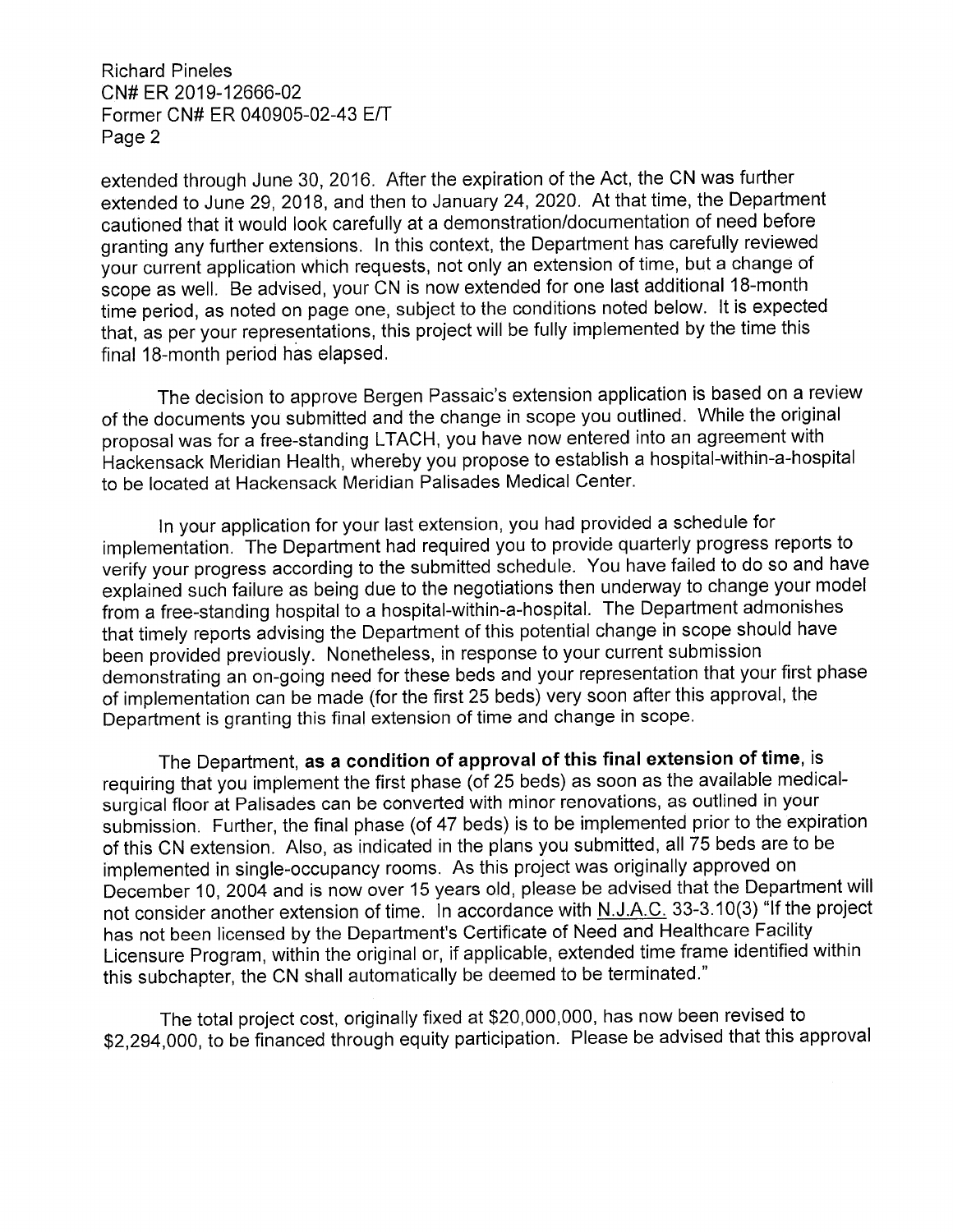Richard Pineles CN# ER 2019-12666-02 Former CN# ER 040905-02-43 E/T Page 3

is limited to the proposal as presented and reviewed. An additional review by the Department may be necessary if there is any change in scope as defined in N.J.A.C. 8:33- 3.9. However, in accordance with N.J.A.C. 8:33-3.9(a) 1-3, a change of cost of an approved CN is exempt from CN review but subject to the following:

- 1. The applicant shall file a signed certification as to the final total project cost expended for the project at the time of the application for license for the beds/services with the Certificate of Need and Healthcare Facility Licensure Program.
- 2. Where the actual total project cost exceeds the CN approved total project cost and is greater than \$1,000,000, the applicant shall remit the additional CN application fee due to the Certificate of Need and Healthcare Facility Licensure Program. The required additional fee shall be 0.25 percent of the total project cost in excess of the CN approved total project cost.
- 3. The Department will not issue a license for the beds/services until the additional fee is remitted in full.

This approval is not intended to preempt in any way any municipality's authority to regulate land use within its borders and shall not be used by you to represent that the Department has made any findings or determination relative to the use of any specific property. Please be advised that services may not commence until such time as a license has been issued by the Certificate of Need and Healthcare Facility Licensure Program.

Any approval granted by this Department relates to CN and/or licensing requirements only and does not imply acceptance by a reimbursing entity. Issues involving reimbursement are solely between the facility and the third-party payer. The Department is neither a party to such matters nor an arbiter of disputes between the parties.

The Department, in approving this application, has relied solely on the facts and information presented to us. The Department offers no opinion as to whether the proposed ownership or business organization is in compliance with the Codey Act, Board of Medical Examiners administrative rules, the federal anti-referral (Stark) and federal anti-kickback laws. We have not undertaken an independent investigation of such information. If material facts have not been disclosed or have been misrepresented, the Department may take appropriate administrative regulatory action to rescind the approval or refer the matter to the Office of the Attorney General.